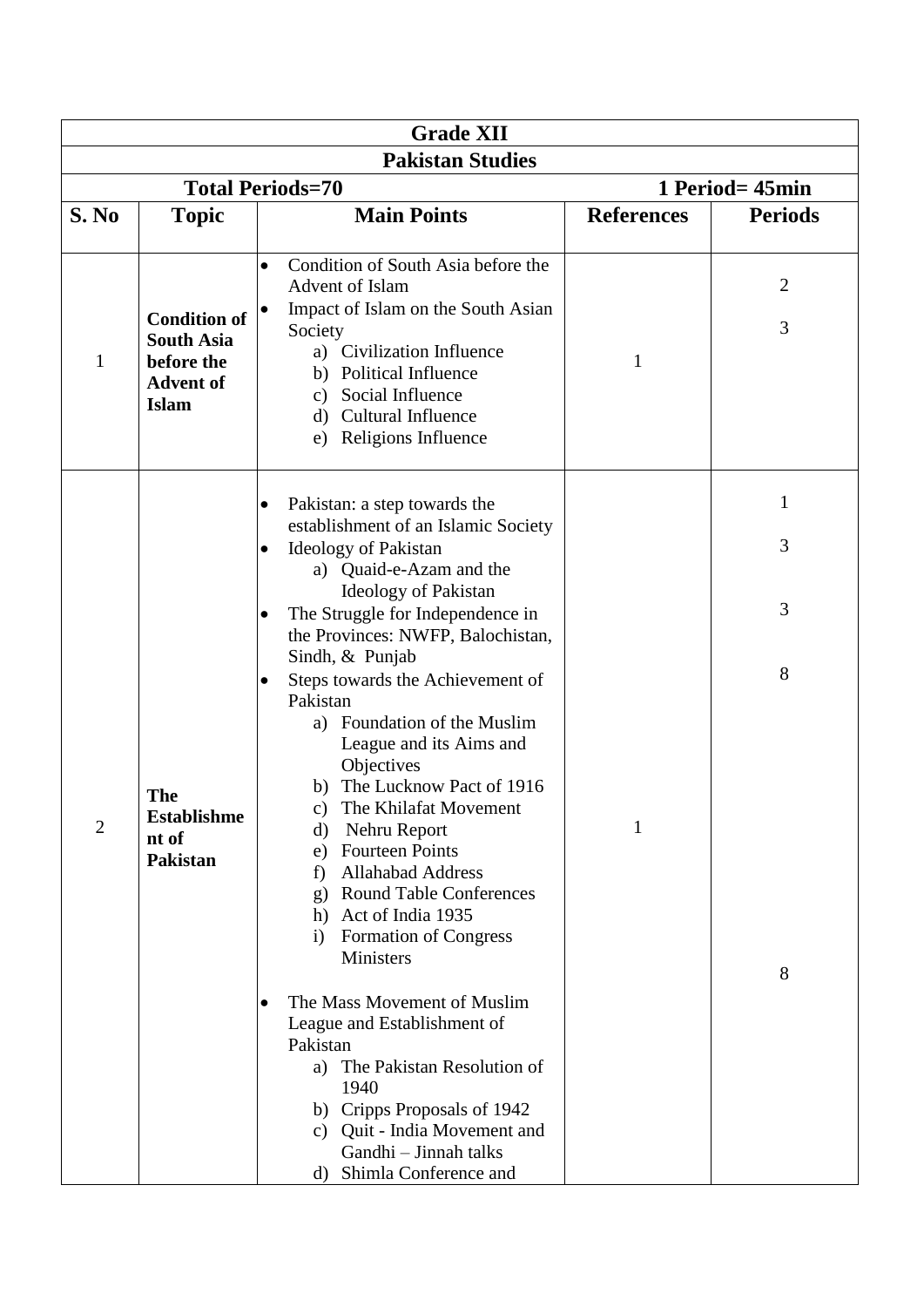|   |                                                                                       | Elections<br>Cabinet Mission Plan and<br>e)<br>1946 Resolution<br><b>Interim Government</b><br>f)<br>Arrival of Mountbatten and<br>$\mathbf{g}$<br>the Partition of the Sub-<br>continent                                                                                                                                                                                                        |   |                   |
|---|---------------------------------------------------------------------------------------|--------------------------------------------------------------------------------------------------------------------------------------------------------------------------------------------------------------------------------------------------------------------------------------------------------------------------------------------------------------------------------------------------|---|-------------------|
| 3 | <b>History of</b><br><b>Pakistan</b>                                                  | Radcliff Award and the injustice to<br>$\bullet$<br>the Muslims<br><b>Initial Problems of Pakistan</b><br>$\bullet$<br>a) Administrative Problems<br>b) Refugee Problems<br><b>Distribution of Assets</b><br>$\mathbf{c})$<br>d) Distribution of Armed<br><b>Forces Personnel and Assets</b><br>e) River Water Problem<br>The Problem of the<br>f)<br><b>Accession of States</b>                 | 1 | $\mathbf{1}$<br>2 |
| 4 | <b>Establishme</b><br>nt of an<br><b>Islamic</b><br><b>Democratic</b><br><b>State</b> | <b>Objectives Resolution</b><br>۰<br>Constitution of 1956 and its Salient<br>$\bullet$<br>Features<br>The Constitution of 1962 and its<br>$\bullet$<br><b>Salient Features</b><br>The 1973 Constitution and its<br>$\bullet$<br><b>Islamic Provisions</b>                                                                                                                                        | 1 | 5                 |
| 5 | The Land of<br><b>Pakistan</b>                                                        | <b>Important Locations of Pakistan</b><br>Physical Features and Landscape of<br>Pakistan<br>a) The Northern High<br>Mountains<br>The Western Mountains<br>b)<br>The Salt Range and<br>$\mathbf{c}$ )<br>Potohar Plateau<br>The Climate of Pakistan<br>$\bullet$<br><b>Natural Regions of Pakistan</b><br>$\bullet$<br>The Politico - Administrative<br>$\bullet$<br><b>Structure of Pakistan</b> | 1 | 6                 |
| 6 | <b>The Culture</b><br>of Pakistan                                                     | Definition of Culture.<br>$\bullet$<br>The Indus Valley Civilization.<br>Gandhara Art.<br>$\bullet$<br>The Cultural Heritage of Pakistan.<br>$\bullet$<br>Salient Features of the Pakistan<br>$\bullet$<br>Culture                                                                                                                                                                               | 1 | 5                 |
| 7 | <b>Languages</b><br>of Pakistan                                                       | Balochi<br>Urdu<br>$\bullet$<br>Kashmiri<br>Pashto<br>$\bullet$<br>Sindhi<br><b>Brahvi</b><br>$\bullet$                                                                                                                                                                                                                                                                                          | 1 | 6                 |